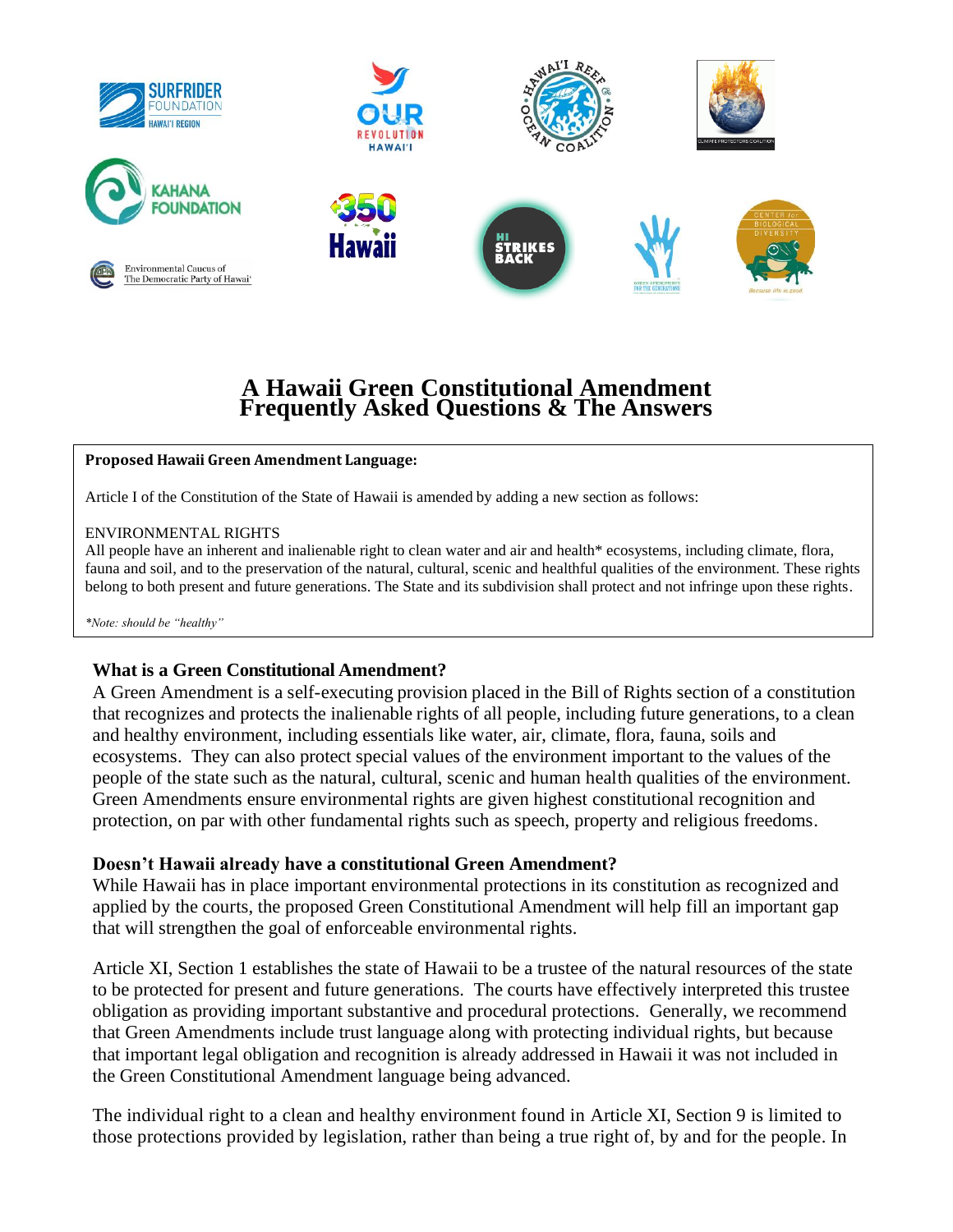addition, its placement in Article XI versus Article 1 means it is not on par with other fundamental rights; and thereby can be subject to different legal standards of protection. While Article XI, Section 9 promises that "Each person has the right to a clean and healthful environment" that right is defined by the laws passed by state government. That dependence on legislation can subject environmental rights to the politics of the day, and can deny critical protections in those areas where the law is not strong enough or there is a gap in legislative protection – essentially the right is for the legislature to legislate, even if they do it poorly. By contrast, the Green Constitutional Amendment will put in place a self-executing right to a healthy environment that belongs to all the people of Hawaii and will ensure that environmental rights are to be protected by all levels of government and given the same strength and constitutional standing as other fundamental rights such as speech, religion, property, and civil rights.

### **How is a Constitutional Amendment Better Than Legislation for Environmental Protection?**

Our state and federal constitutions provide the overarching legal structure, principles and obligations to which all branches of government must conform. All government action, including the passage of laws, regulations, policies and programs are done in service to advancing their constitutional obligations – government officials cannot change or violate the constitution, they must honor and implement it. Passage of a Hawaii Green Amendment will ensure that every government official in the state will work to advance environmental protection at every level of the decisionmaking process, rather than wait until the end of the process when the focus is necessarily on acceptance and management through permitting rather than prevention.

Having a Green Amendment will help ensure that existing environmental laws and regulations are implemented to their full potential; will provide a basis for advancing new needed protections (e.g. through legislation, regulation or government action); will provide a basis to secure protective government action when a gap in the law is identified (such as the case with PFAS contamination); and will strengthen the ability of communities to gain access to courts (e.g. demonstrate standing or bring a constitutionally-based challenge) when their rights have been infringed upon by government action.

# **How does Article I protection of environmental rights make a difference?**

Article I placement, as with other fundamental rights in the bill of rights, will ensure that government prioritize environmental protection and work to avoid environmental pollution and degradation as part of the decision-making process, when there is the best opportunity for preventing harm including (but not limited to) when crafting and implementing legislation and regulations, when issuing permits, approving development, and considering how to address ongoing environmental concerns.

Article I placement will help ensure that in those instances when government does knowingly infringe on environmental rights there is a compelling state interest and there has been a conscious effort to minimize the impacts on the right, i.e., minimize environmental harm.

Article 1 placement will ensure the right belongs to all people and must be protected equitably by all government officials at every level of government regardless of race, ethnicity, socioeconomics and geography, and may not consistently/repeatedly sacrifice the rights of one person or community for the benefit of others.

Placement in Article I ensures environmental rights are protected on par with other fundamental rights (e.g., speech, due process, property rights) and ensures fair balancing of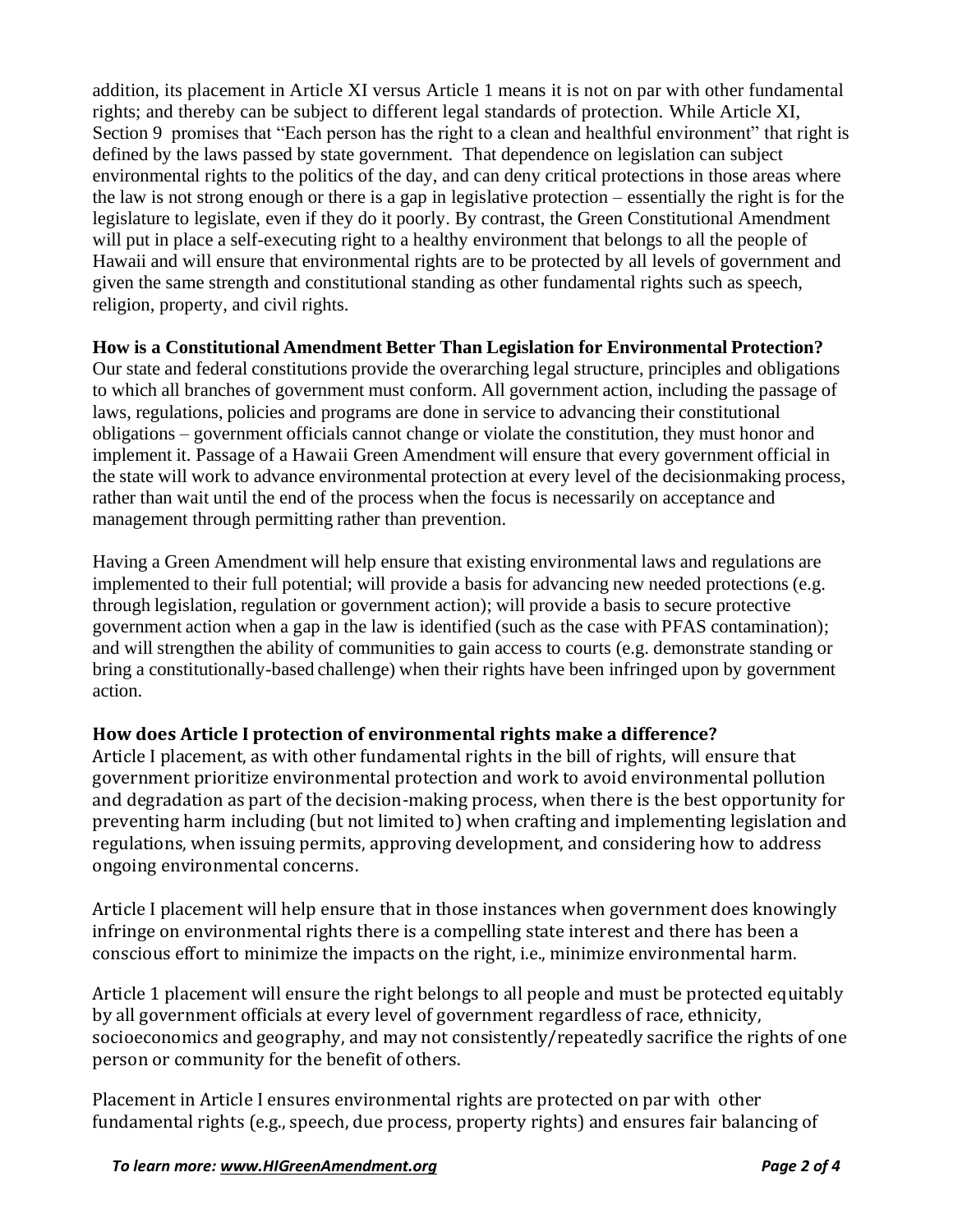rights when needed. For example, if both property and environmental rights might be affected by government action then both must be considered, balanced and protected by the final outcome.

### **Why is a Green Amendment beneficial for environmental justice protection?**

By recognizing environmental rights as individual rights that belong to all people, it becomes clear that government decisions and actions must protect these rights for all people and that government is not entitled to undermine/sacrifice/minimize the rights of one beneficiary community in order to enhance/protect the rights of another beneficiary community.

### **If a Violation Is Found What Will Be The Remedy?**

Violations of the HI Green Amendment will be addressed through equitable remedies/relief meaning the government will be required to undertake action, or refrain from action, that is causing the constitutional violation. For example, provisions of a law declared to be unconstitutional cannot go into force and effect; a permit issued that will cause an unconstitutional violation is declared invalid/void; a law that requires clean-up of a toxic site by responsible parties must be enforced.

### **How Will a HI Green Amendment Affect Government Decisionmaking and Activities?**

A HI Green Amendment will provide broad guidance that ensures government decisionmaking substantively and procedurally - considers environmental impacts early in the process when prevention of pollution, degradation and environmental harm is most possible; requires equitable protection of all communities strengthening environmental justice; considers the protection of present and future generations; and considers science, facts and impacts as part of the decisionmaking process in order to fulfill the government's trust obligations. Because the HI Green Amendment is not limited to just the state legislature, as is the case with Article XI Section 9, it means that all levels of government and all government officials, including at the county and the state level, including elected officials as well as regulatory agencies, will have the obligation and opportunity to address environmental rights protections throughout the decisionmaking process, giving greater opportunity for successful environmental protection. When necessary, a HI Green Amendment will provide a backstop that can be used by community, public, government and business interests to provide a check on government authority that overreaches and fails to protect environmental rights. In addition, because it is self-executing, a HI Green Amendment can help address community harms where there is a gap in existing law.

#### **How can legislators be responsible for protecting the right to clean water and air or issues related to the climate when these are not entirely within the control of any one state?**

Rights enumerated in the Bill of Rights are inalienable rights that the people reserve unto themselves to be protected from government infringement. Just as with other rights in the Bill of Rights, government has a duty to take what actions it can to protect these rights within its jurisdiction and to ensure that its own actions do not induce, garner or allow for infringement. But just as government officials in one state do not have the power to prevent acts or activities outside the boundaries of their jurisdiction that might overreach and affect constitutional rights in another jurisdiction, the same holds true for environmental rights. Each state is bound to take what action it can to respect and protect the environmental rights of the people within its jurisdiction, to ensure that its actions or activities do not result in infringement, but they are not duty bound (nor are they necessarily able) to take or prevent actions outside of their jurisdictional boundaries in order to address/prevent infringement in or from other jurisdictions.

# *The language in the proposed amendment is appropriately broad.*